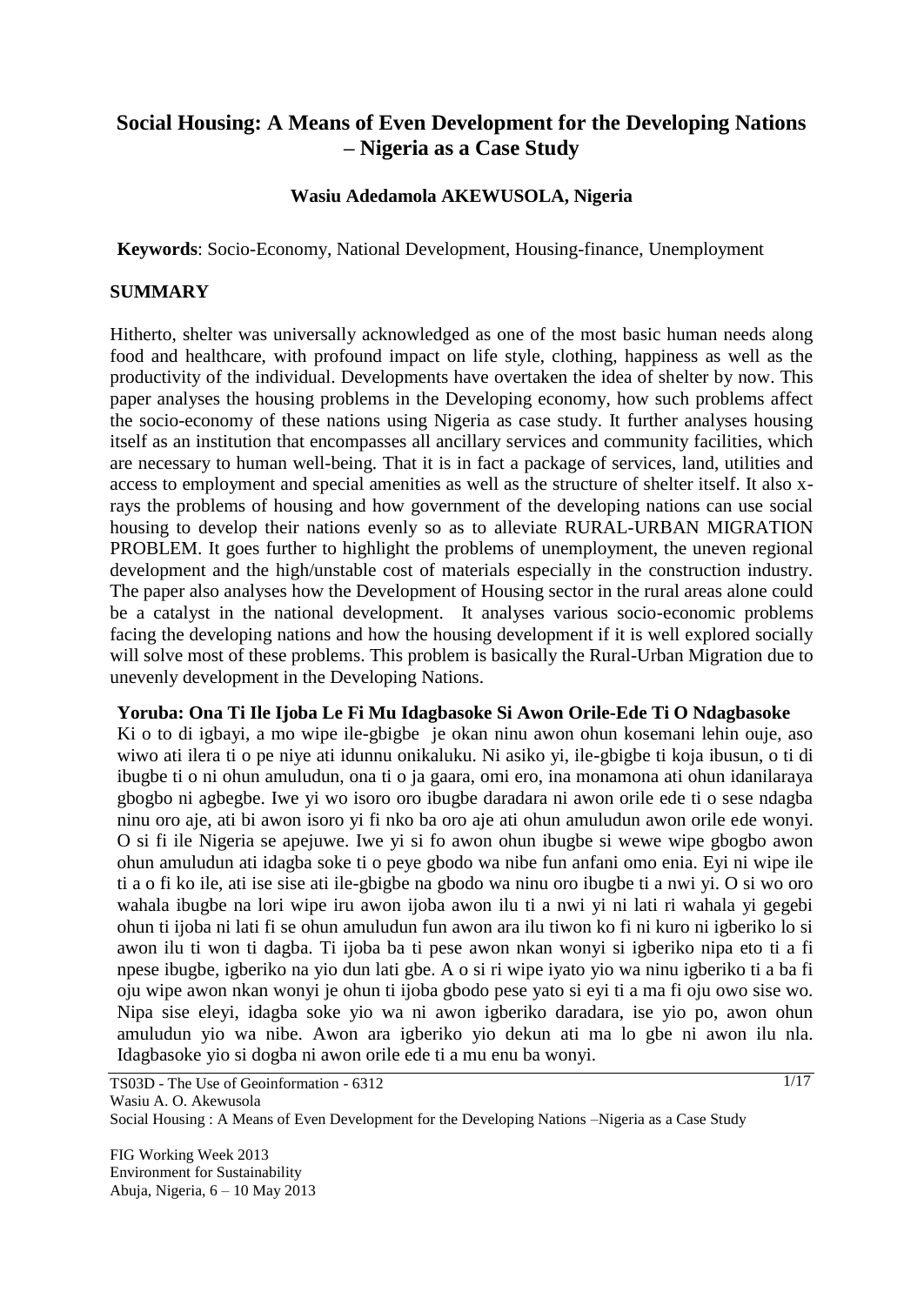# **Social Housing: A means of even Development for the Developing Nations – Nigeria as a Case Study**

### **Wasiu Adedamola AKEWUSOLA, Nigeria**

### **1. INTRODUCTION**

The United Nations groups the 195 sovereign nations, 72 dependent areas and disputed territories according to their economic and social development. The groups are:

- More developed regions comprise Europe, Northern America, Australia/New Zealand and Japan.
- Less developed regions comprise all regions of Africa, Asia (excluding Japan), Latin America and the Caribbean plus Melanesia, Micronesia and Polynesia.
- The least developed countries are 48 countries, 33 in Africa, 9 in Asia, 5 in Oceania plus one in Latin America and the Caribbean.
- Other less developed countries comprise the less developed regions excluding the least developed countries.

Therefore, this paper will exclude the first and the last groups and includes only the second and third groups. The Developing Nations have a problem of "Rural-Urban Migration". This is due to uneven development they experience. To a large extent, the development in these nations is only based on the capital towns and the city centres. A typical example of this is Nigeria, a large nation of about 160million inhabitants. From the Population Reference Bureau (PRB's World Population Data sheet) is the most populous in Africa and ranked tenth in the world. While from the World factbook CIA(USA) (2012), she is the  $7<sup>th</sup>$  most populous nation with estimated population of 170m and has the geographical area of  $923,768$ Km<sup>2</sup> to rank 32<sup>nd</sup> in the world. The population density is 184.2/  $\text{Km}^2$  rank as the 71<sup>st</sup> worldwide.

Only about 47.2millions live in the towns/cities that has a population over 100,000 inhabitants in the 73 towns/cities. This is about 28% of the total population. Not all inhabitants of these towns/cities have roofs over their heads. There is gross inadequate housing stock in the Nigerian urban centres. With rising in cost of building materials daily, the solution is not foreseen in the nearest future. According to World Bank (2012), Nigeria needs an annual housing stock of 720,000 units for the next 20years in order to overcome the deficiency of about 14-16million units. Regrettably, she builds less than 20,000 units annually as housing is a commercial venture in Nigeria.

The squatter settlements, slums and shanties and overhead bridges in the cities of the developing nations continue to provide affordable places of abode for the large class of urban dwellers. Their cities are theatres of inefficient and overstretched services, facilities and infrastructures due to rapid population growth and uneven regional socio-economic development among other factors. Their problem of rural housing is qualitative while urban housing problems are both qualitative and quantitative. The available housing stock in Nigeria is only 2 dwelling units per thousand people compared with the required rate of about 8-10

Social Housing : A Means of Even Development for the Developing Nations –Nigeria as a Case Study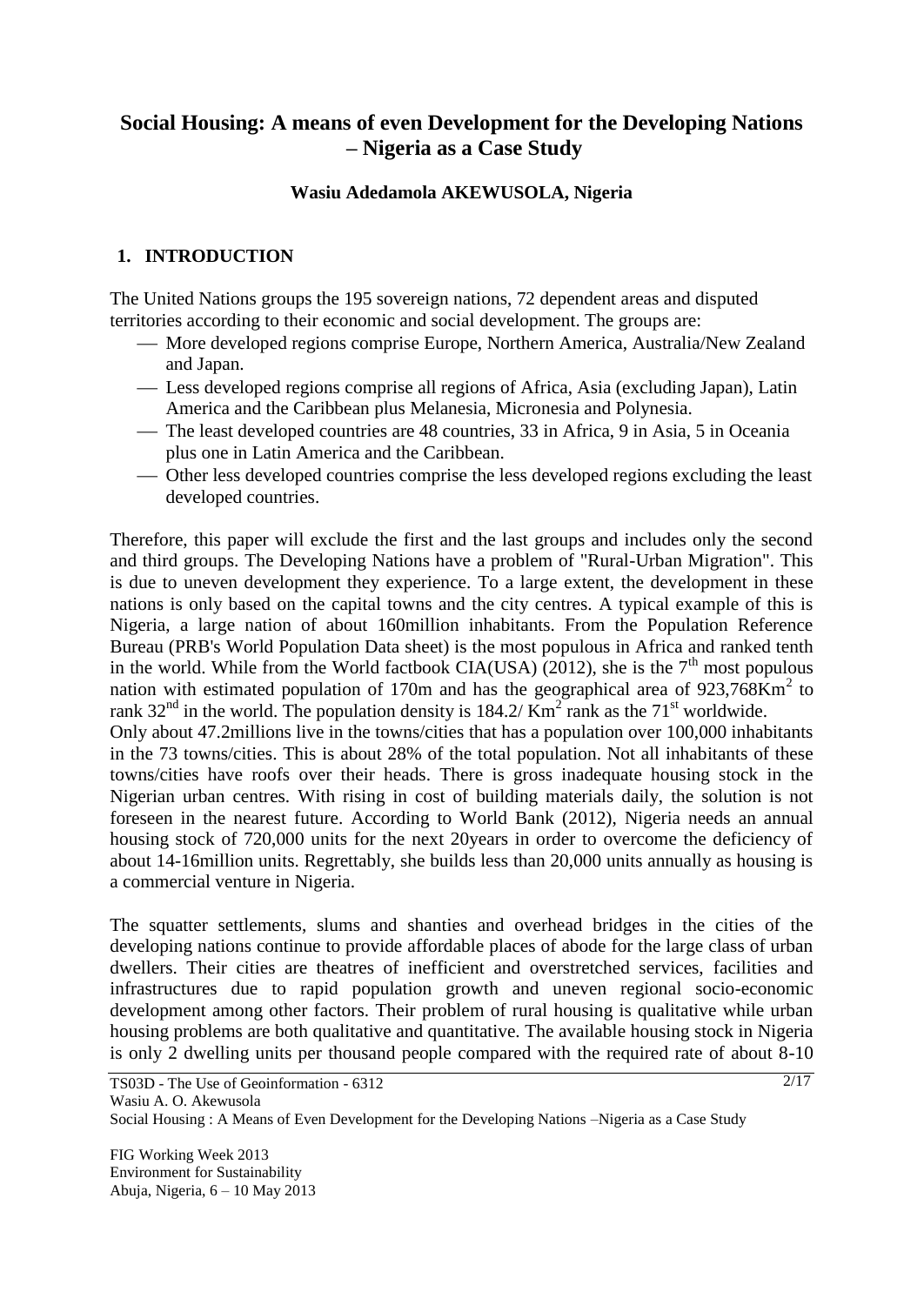dwelling units per 1,000 population recommended by the United Nations.

The Construction Industry is a major segment and the highest employer of labour in any economy. This means that for every adjustment in the economy, the Construction Industry will be most affected. Nigeria, a nation that has not been having a stable economy in the recent time, could not have stable development as a result of low activity in the construction industry.

## **2. HOUSING AND SOCIO-ECONOMIC PROBLEMS IN NIGERIA**

Nigerian population has been growing in a way that has no definite correlation with the growth of her economy and other basic infrastructure. Resultant economic growth in this country has been a non-significant parameter to the basic needs of the population. As such, all effort to alleviate sufferings of the masses has not been gotten the fruitful result.

The problem of housing in Nigeria is not different from other socio-economic problems facing the nation. Various past governments both at States and Federal have been trying to make sure that an average Nigerian is given a decent accommodation. Many policies have been put in place to get all these problems solved, but without success.

The New Partnership for African's Development (NEPAD) was adopted at the African Union's 37th session of the Assembly of Heads of State and Government in July 2001 in Lusaka, Zambia. **NEPAD** aims to provide an overarching vision and policy framework for accelerating economic co-operation and integration among African countries. The Assembly set a NEPAD city goal which fully recognized the role which the cities can play in the economic revival of Africa. The characteristics set for NEPAD city are as follows:

- Functional, economically efficient, equitable, environmentally safe and secured;
- Livable and well managed city in which most of the services are available and accessible;
- Conducive environment for attracting capital;
- Private sector investment, and

Ecological balance and symbiotic relationship with its hinterland.

At the  $1<sup>st</sup>$  City Consultative Forum hosted by the Lagos State Government between  $11<sup>th</sup>$  and 13<sup>th</sup> May 2004, on the Sustainable NEPAD Cities Programme, several challenges on sustainable human settlements management were identified. These include:

- i) Effective management of rapid urbanization and addressing the urbanization of poverty;
- ii) Promoting full urban employment;
- iii) Provision of adequate urban infrastructure;
- iv) Slum upgrading to combat the proliferation of slums;
- v) Mobilizing adequate finance for municipal development, and
- vi) Making necessary connections and linkage to overcome the problem of isolation among cities:

Reviewing the development in Nigeria since NEPAD had set the goals; nothing physically could be seen to have been carried out.

Social Housing : A Means of Even Development for the Developing Nations –Nigeria as a Case Study

TS03D - The Use of Geoinformation - 6312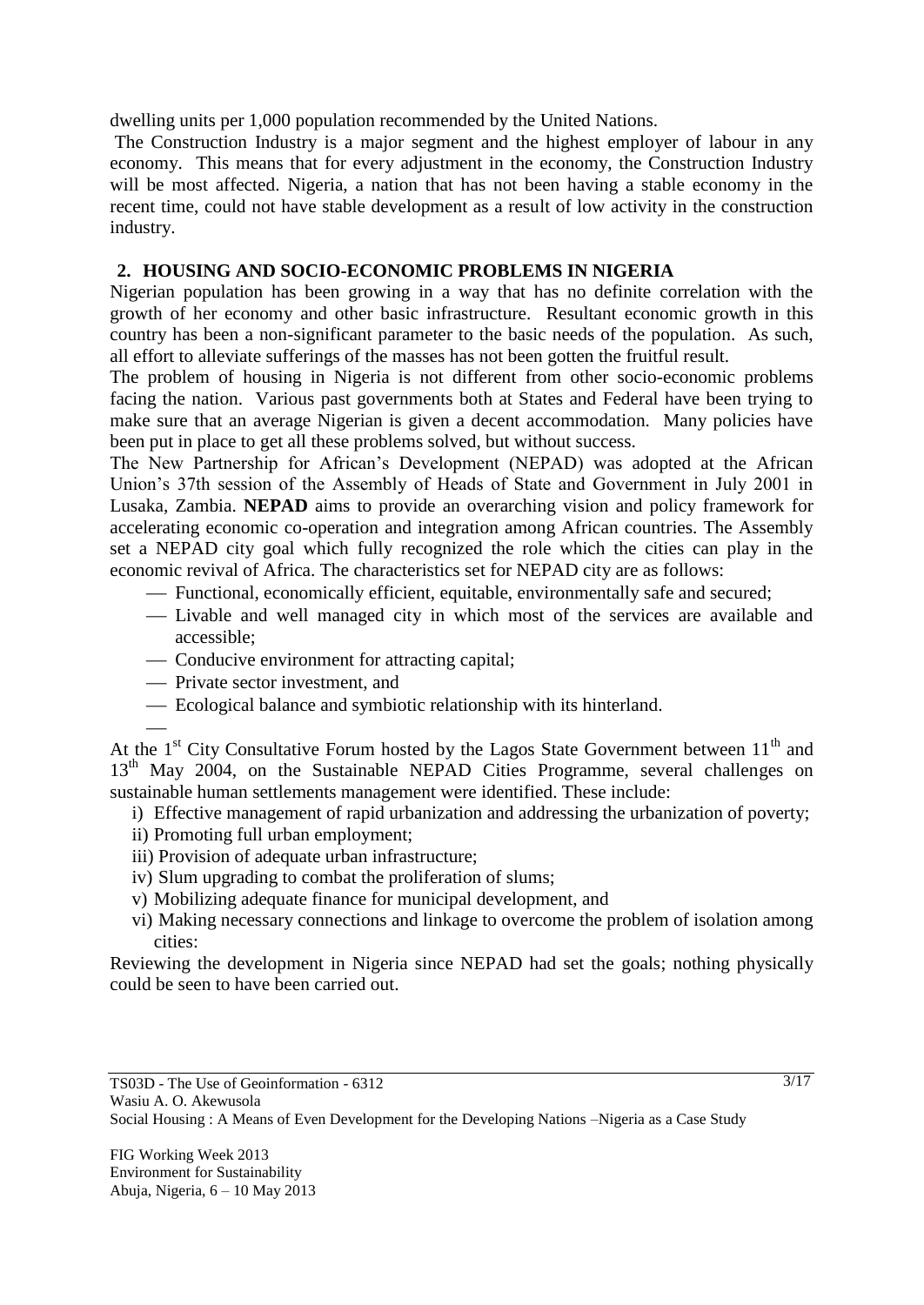### 2.1 **Nigerian Socio-Economic Statistics**

From the United Nations, Department of Economic and Social Affairs, Population Division (2012), Nigeria has an average annual growth rate of 2.48%, 2.40%, and 2.52% between 1985-1995, 1995-2005 and 2005-2012 respectively. The correspondence urbanization growth rate is 1.99%, 1.64% and 1.30% respectively. Apart from the ancient cities that have grown up to the extent that we can call the urban centres in Nigeria, such cities are Zaria, Bussa, Ile-Ife, Ogbomoso, Oyo, Sagamu, Onitsha, Ikot-ekpene, Warri, Umuahia and the likes, only the state capitals and one other town in most states are urban cities. Lagos, the Commercial nerve centre of the nation is the current world  $6<sup>th</sup>$  most populous city with an estimated population of about 11.5million (but Lagos State Government has a figure of 17.55million based on the enumeration conducted for social planning in 2006) expected to reach over 25 million by the year 2015 to become the world  $3<sup>rd</sup>$  largest urban agglomeration.

| No             | <b>Urban-City</b> | <b>Population</b> | N <sub>0</sub> | <b>Urban-City</b>                       | <b>Population</b> |
|----------------|-------------------|-------------------|----------------|-----------------------------------------|-------------------|
| $\mathbf{1}$   | Lagos             | 11,547,000        | 38             | Ikot Ekpene                             | 209,400           |
| $\overline{2}$ | Ibadan            | 3,670,400         | 39             | Gusau                                   | 201,200           |
| 3              | Kano              | 3,519,500         | 40             | Mubi                                    | 198,700           |
| $\overline{4}$ | Abuja             | 2,245,000         | 41             | Shagamu                                 | 191,500           |
| $\overline{5}$ | Port Harcourt     | 1,947,000         | 42             | Owerri                                  | 187,600           |
| 6              | Kaduna            | 1,566,000         | 43             | Ugep                                    | 187,000           |
| 7              | Benin             | 1,398,000         | 44             | Ijebu Ode                               | 186,700           |
| 8              | Oshogbo           | 1,309,900         | 45             | Ise                                     | 167,100           |
| 9              | Zaria             | 1,0750,000        | 46             | Gboko                                   | 166,400           |
| 10             | Onitsha           | 1,001,000         | 47             | Ilawe                                   | 160,700           |
| 11             | Ogbomosho         | 985,600           | 48             | Ikare                                   | 160,600           |
| 12             | Maiduguri         | 971,700           | 49             | Bida                                    | 159,100           |
| 13             | Aba               | 899,100           | 50             | Okpoko                                  | 152,900           |
| 14             | <b>Ilorin</b>     | 756,400           | 51             | Awka                                    | 152,300           |
| 15             | Jos               | 742,100           | 52             | Sapele                                  | 151,000           |
| 16             | Abeokuta          | 698,100           | 53             | $\rm I\hspace{-.1em}l\hspace{-.1em}l a$ | 150,700           |
| 17             | Enugu             | 662,800           | 54             | Shaki                                   | 150,300           |
| 18             | Oyo               | 620,400           | 55             | Ijero                                   | 147,300           |
| 19             | Ilesha            | 561,200           | 56             | Otukpo                                  | 136,800           |
| 20             | Ado-Ekiti         | 523,300           | 57             | Kishi                                   | 130,800           |
| 21             | Warri             | 500,900           | 58             | <b>Bugama</b>                           | 124,200           |
| 22             | Sokoto            | 500,500           | 59             | Funtua                                  | 122,500           |
| 23             | Okene             | 444,900           | 60             | Abakaliki                               | 121,700           |
| 24             | Calabar           | 431,200           | 61             | Gbongan                                 | 117,300           |
| 25             | Katsina           | 387,000           | 62             | Lafia                                   | 115,500           |
| 26             | Akure             | 369,700           | 63             | Igboho                                  | 115,000           |
| 27             | Ile-Ife           | 313,400           | 64             | Amaigbo                                 | 111,000           |

**Table 1: Cities and Urban Areas in Nigeria with Population of more than 100,000**

TS03D - The Use of Geoinformation - 6312 Wasiu A. O. Akewusola

Social Housing : A Means of Even Development for the Developing Nations –Nigeria as a Case Study

FIG Working Week 2013 Environment for Sustainability Abuja, Nigeria, 6 – 10 May 2013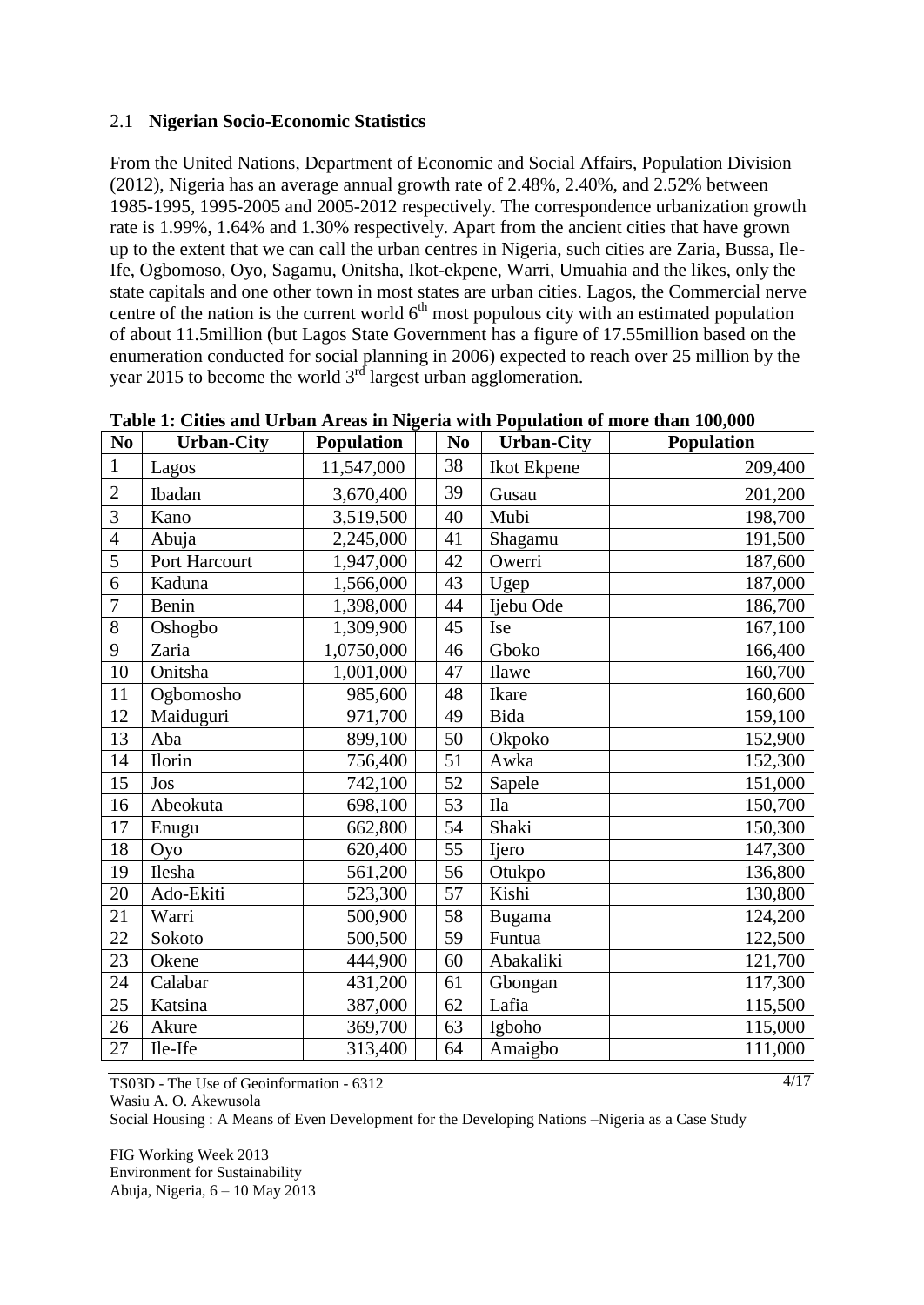| 28 | Bauchi   | 291,600 | 65 | Gashua       | 109,600    |
|----|----------|---------|----|--------------|------------|
| 29 | Iseyin   | 286,700 | 66 | Offa         | 105,700    |
| 30 | Minna    | 270,600 | 67 | Jalingo      | 103,600    |
| 31 | Makurdi  | 249,000 | 68 | <b>Bama</b>  | 102,800    |
| 32 | Owo      | 243,000 | 69 | Uyo          | 102,400    |
| 33 | Gombe    | 230,900 | 70 | Uromi        | 101,400    |
| 34 | Umuahia  | 230,800 | 71 | Nsukka       | 100,700    |
| 35 | Ondo     | 225,800 | 72 | Okigwe       | 100,700    |
| 36 | Damaturu | 223,000 | 73 | Modakeke     | 100,500    |
| 37 | Jimeta   | 218,400 |    | <b>TOTAL</b> | 47,219,600 |

*Source: compiled from www.wikipedia.org/nigeria* 

Abuja the administrative capital is not having any database on the population growth because of the uncoordinated nature of migration that exists. As such a great Socio-Economic developmental problem is currently exhibiting itself in the capital city. Table 1 above shows the population of major urban settlements in Nigeria as at 2012.

Urban poverty remains one of the enduring problems of urbanization in Nigeria. This problem keeps on worsened daily by acute unemployment brought about by ailing economy. This down-turn in economic performance has not only led to a shortage of new jobs but has also led to mass retrenchment of workers both in private and public sectors.

The highlight of the Nigeria's socio-economic performance using different indicators shows that with2012 data, Nigeria ranks 57 among world countries in terms of GNP and occupied 187<sup>th</sup> position on per capita GNP basis. The rank is 51<sup>st</sup> on the Purchasing Power Parity (PPP) and  $194<sup>th</sup>$  on per capita PPP. On Human Development Indicator (HDI), she ranks  $150<sup>th</sup>$  Out of 174 countries with 0.459 in 2011, while Lagos ranked  $1<sup>st</sup>$  with HDI of 0.720 out of cities in the world.

| 11.401                  |                  |         |                |                |         |         |         |  |
|-------------------------|------------------|---------|----------------|----------------|---------|---------|---------|--|
| YEAR                    | 2005             | 2006    | 2007           | 2008           | 2009    | 2010    | 2011    |  |
| <b>Total Population</b> | 140 <sub>m</sub> | 143m    | 147m           | 151m           | 154m    | 158m    | 162m    |  |
| GNI per capita PPP      | \$1,540          | \$1,800 | \$1,860        | \$1,960        | \$2,040 | \$2,160 | \$2,290 |  |
| GDP /000,000,000)       | \$112.2          | \$145.4 | \$165.9        | \$207.1        | \$168.6 | \$228.6 | \$244   |  |
| <b>GDP</b> Growth       |                  |         |                |                |         |         |         |  |
| (Annual %)              | 5                | 6       | 6              | 6              | 7       | 8       |         |  |
| <b>Urban Population</b> | 63m              | 66m     | 69m            | 72m            | 74m     | 78m     | 81m     |  |
| <b>Urban Population</b> |                  |         |                |                |         |         |         |  |
| (% of total)            | 46               | 46      | 47             | 48             | 48      | 49      | 50      |  |
| Urban Pop. Growth       |                  |         |                |                |         |         |         |  |
| (annual %)              | $\overline{4}$   | 4       | $\overline{4}$ | $\overline{A}$ | 4       | 4       | 4       |  |
| Rural population        | 76m              | 77m     | 78m            | 79m            | 79.8m   | 80.8m   | 81.9m   |  |
| <b>Rural Population</b> |                  |         |                |                |         |         |         |  |
| (% of total)            | 54               | 54      | 53             | 52             | 52      | 51      | 50      |  |
| Population              |                  |         |                |                |         |         |         |  |
| Density/ $Km^2$         | 154              | 157     | 161            | 165            | 170     | 174     |         |  |

|  | Table2: Nigeria's Socio-Economic Performances between 2005 and 2011 |  |  |
|--|---------------------------------------------------------------------|--|--|
|  |                                                                     |  |  |

TS03D - The Use of Geoinformation - 6312

Wasiu A. O. Akewusola

Social Housing : A Means of Even Development for the Developing Nations –Nigeria as a Case Study

FIG Working Week 2013 Environment for Sustainability Abuja, Nigeria, 6 – 10 May 2013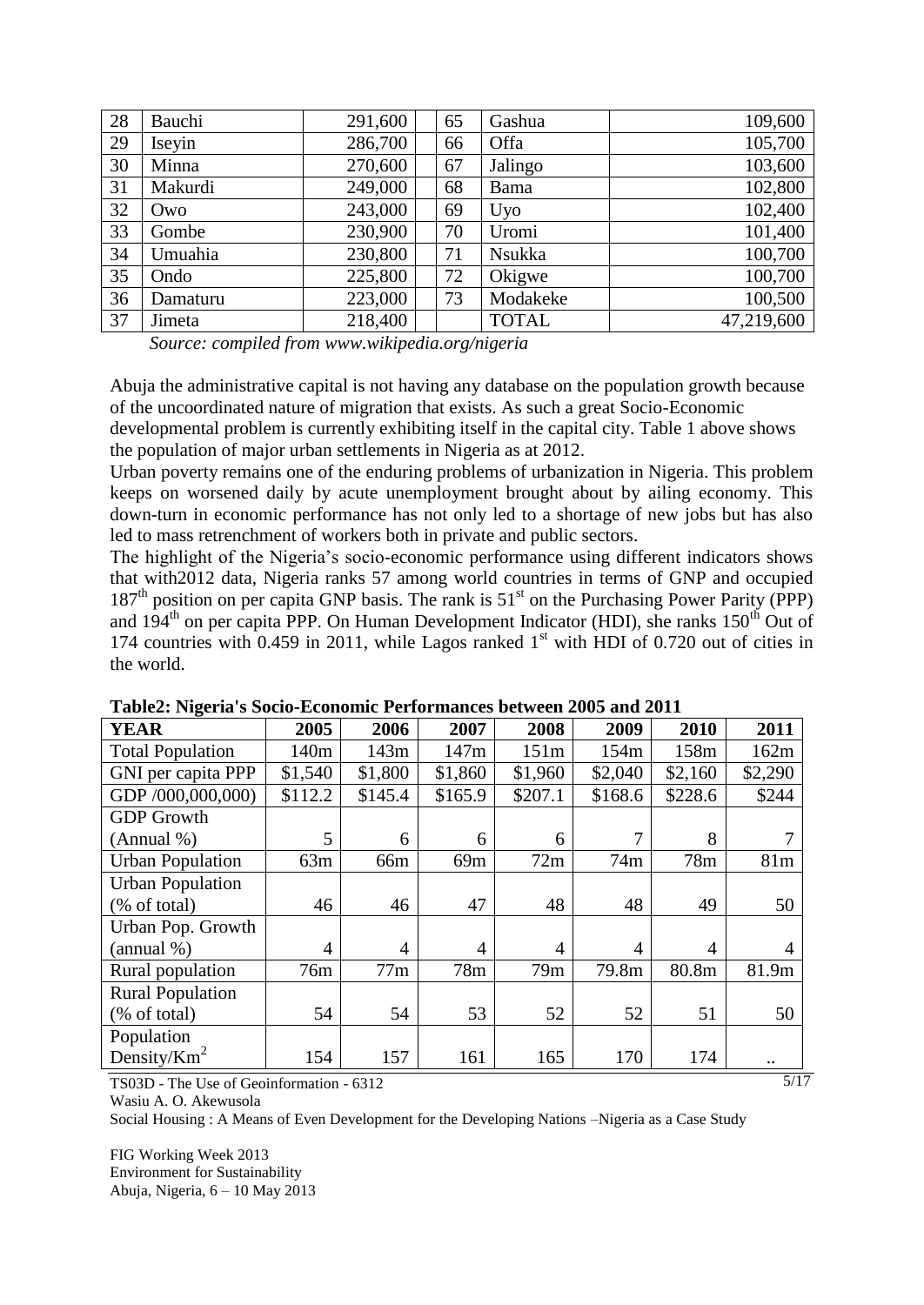| Pop. in largest city | 8.8m              | 9.1 <sub>m</sub>  | 9.5m  | 9.8 <sub>m</sub> | 10.2m             | 10.6m | $\ddotsc$ |
|----------------------|-------------------|-------------------|-------|------------------|-------------------|-------|-----------|
| Pop. in Largest city |                   |                   |       |                  |                   |       |           |
| (% of urban pop)     | 14                | 14                | 14    | 13               | 13                | 13    |           |
| Pop. of urban        |                   |                   |       |                  |                   |       |           |
| agglomeration        |                   |                   |       |                  |                   |       |           |
| more than 1m         | 20.0 <sub>m</sub> | 20.7 <sub>m</sub> | 21.4m | 22.2m            | 23.0 <sub>m</sub> | 23.8m |           |
| Pop. of urban        |                   |                   |       |                  |                   |       |           |
| agglomeration        |                   |                   |       |                  |                   |       |           |
| more than $1m\%$ of  |                   |                   |       |                  |                   |       |           |
| total pop)           | 14                | 14                | 15    | 15               | 15                | 15    |           |

*Source: compiled from [www.worldbank.org](http://www.worldbank.org/)*

The reasons for the high levels of poverty in Nigeria are the fact that the informal sector provides about 70% or more of urban employment. Studies show that in many developing countries, informal sector is characterized by low productivity and incomes. So long as most urban employees are in this sector, so long will it be difficult to break out of the poverty trap. Another reason is the poor economic performance of the last decade which has caused mass unemployment and led to the excessive devaluation of the Naira. Other reason is the ruralurban migration. Many of these migrants have no skills for any meaningful jobs. This also added to the poverty problems in the cities.

With these levels of urban poverty in Nigeria, it will be a daunting task to reduce it by half by 2015 as stipulated by the United Nations in the Millennium Development Goals (MDGs). From the United Nations Secretariat, World Population Prospect, the rate of growth of urban dwellers in Nigeria increases daily. Table 2 above shows the various socio-economic performances between 2005 and 2011.

### 2.2 **Uneven Regional Development**

The socio-economic development dichotomy between the rural and urban centers will continue to provide the impetus for the continuing massive rural-urban drift putting intense pressure on the limited urban housing stock, services, facilities and infrastructures. All the three tiers of Government in Nigeria concentrate their infrastructural development programme on the very few urban centres leaving the very large rural areas to find their levels. Even the urban development programme by these governments is not capable of taking care of the existing urban dwellers not to talk of the new migrants who seek employment to the urban centres. Not all the 73 cities in table1 above could be called urban centres. In as much as these cities could inhabit more than 100,000 citizens, development is expected to be given to them so that few urban centres will be relieved of the over stretched facilities being provided.

### 2.3 **Dwindling Land Stock**

The urban land stock is fast dwindling in face of the contending urban land-use requirements resulting from the high rate of urbanization. The situation is further worsened by the failure of the large population of the urban slums and squatters' inhabitants on the need to decongest the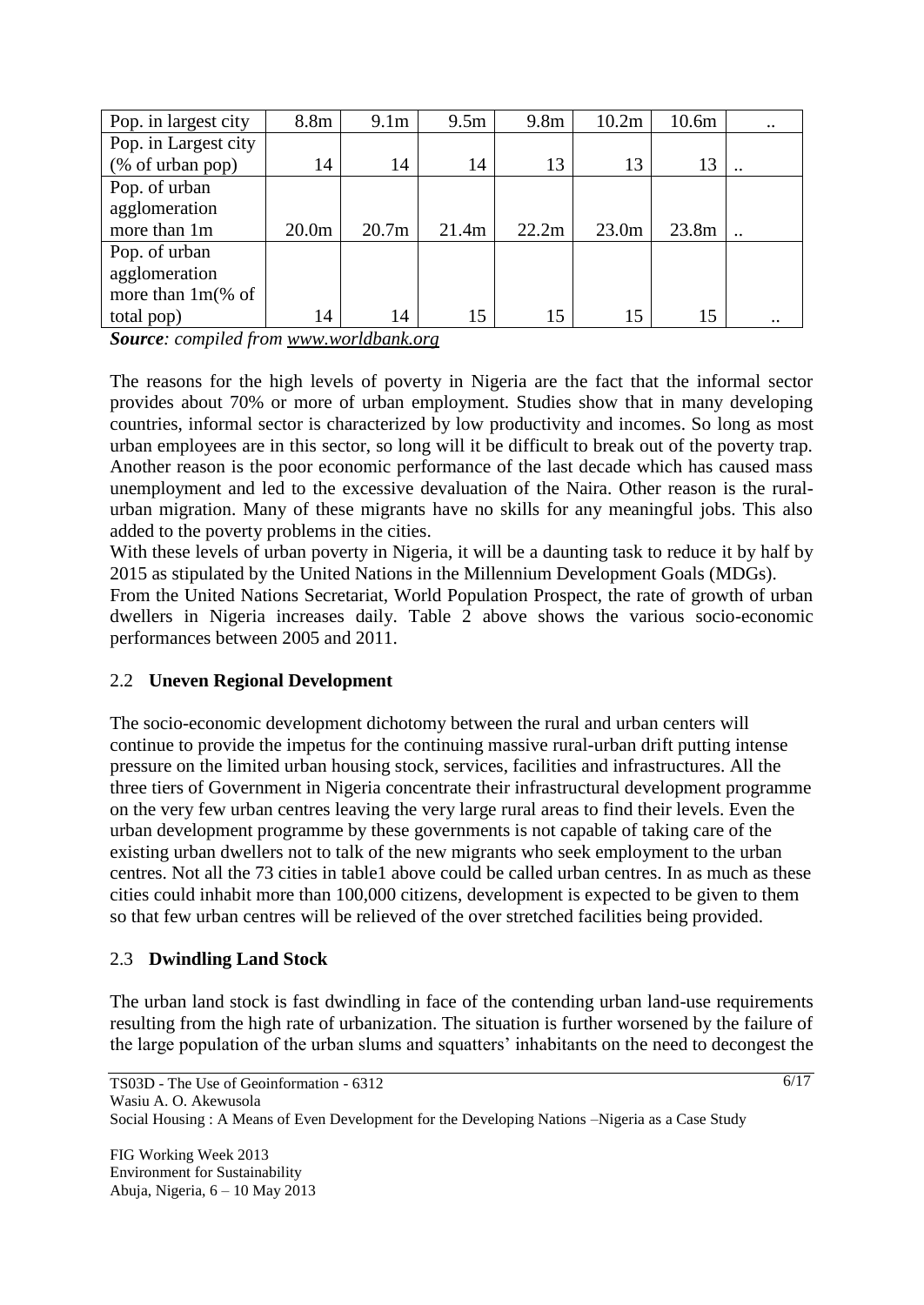inner cities through redevelopment schemes and development of the suburbs. These suburbs are developed in an uncoordinated manner and create more slums and ghetto than satellite towns. They are all around Lagos and Abuja.

### 2.4 **Unemployment**

According to the National Bureau of Statistics (NBS), Nigeria's unemployment figure is currently 20.3m representing 23.9 % of the total population in 2011. The percentage is 21.1 in 2010 and 19.7 in 2009. The "Nigerian unemployment report 2011" shows that the rate is higher in the rural areas (25.6 %) than in the urban areas (17.1%). The report also shows that persons aged 0 to14 years constituted 39.6%, those aged between 15 and 64 (the economically active population), constituted 56.3%, while those aged 65 years and above constituted 4.2% . This means that only 32.4% is employed out of 56.3% that are supposed to be economically active. This report is contrary to the recorded Gross Domestic Product, GDP, growth rates in the country. Notwithstanding, the influx of rural dwellers with little or no skill or formal training in any trade in search of non-existent "Golden Fleece" in the urban centers continues. This phenomenon depopulates the rural area and consequently reducing the labour force available for Agriculture in the rural area and increases the urban population. The current rate is supposed to be higher since no measure has been taken to arrest the situation.

### 2.5 **High Cost Of Housing Finance**

The urban dwellers in the developing nations use 60% of their income for housing as against 20-30% recommended by the United Nations. In Nigeria, the interest on mortgage loan is too high and also too difficult to access. Only about five percent of the 13.7 million housing units in Nigeria currently financed with a mortgage. Most residential mortgage loans in Nigeria are provided by the commercial banks, Primary Mortgage Institutions (PMIs), and some, usually institutional, employers. By June 2011, the total consolidated assets of PMIs had increased by 0.3% to N360 billion. Mortgage finance is thus limited – the Mortgage Bankers Association of Nigeria estimates that the unmet mortgage finance requirement in the country could be conservatively put at between N20-N30 trillion. Constraints in addressing this challenge include the limited availability of long-term funds and a critical need to enhance the capital and resource base of PMIs and the FMBN; poor product design that fails to meet the affordability constraints of the majority; difficulty in accessing land and secure title; an inadequate legal framework and poor housing market infrastructure; and constraints in the housing construction sector. Mortgage interest rates are also high (18-24 %), undermining household affordability and access to mortgage finance.

#### 2.6 **High Cost Of Materials**

The high cost of the traditional building materials including cement arising from the inequality in demand and supply of the materials, the high level of non-local content of the building materials, the sub-standard quality of some locally produced building components and the lack of tested alternative local building materials**.** Investment on building materials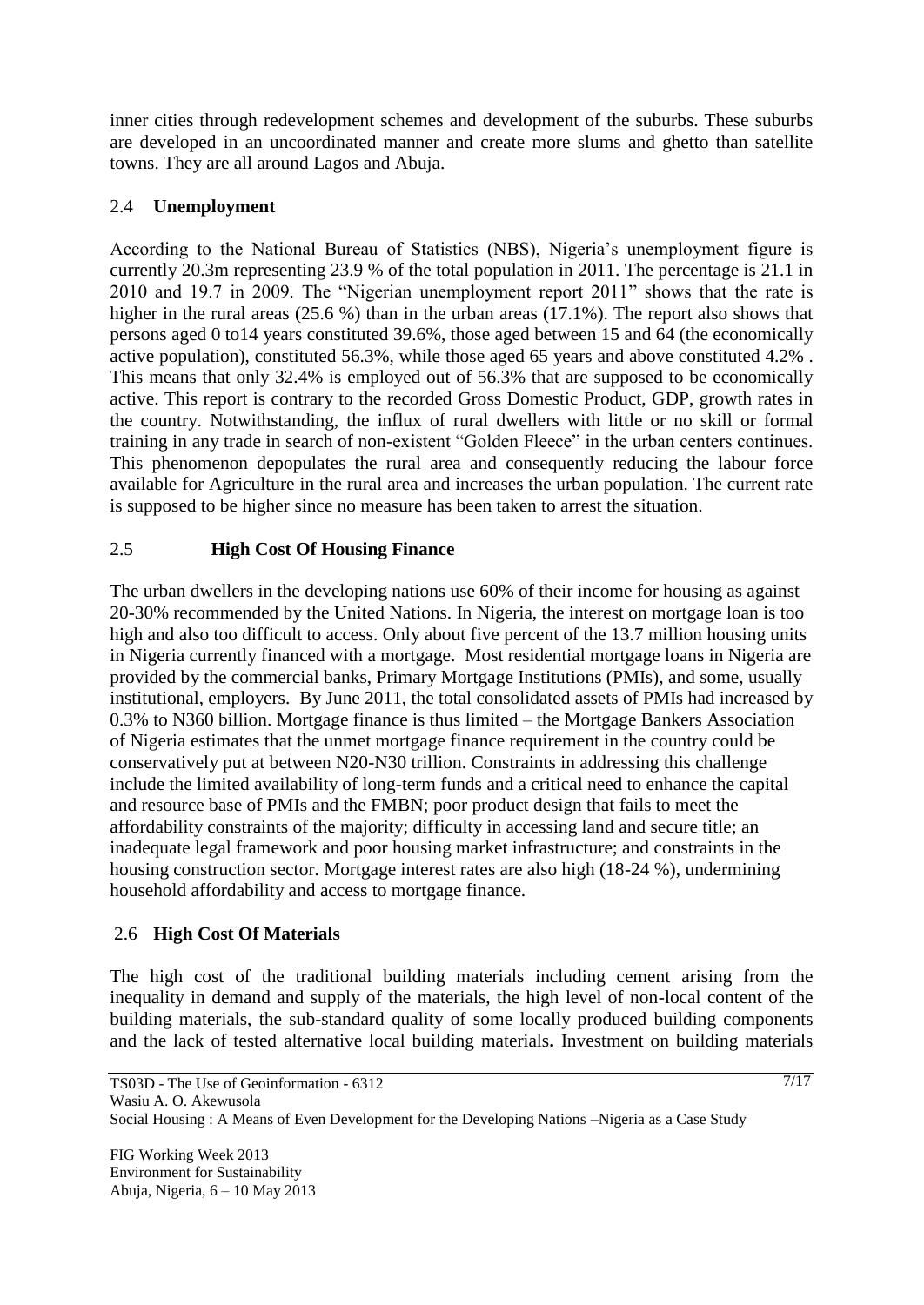has not gotten any government blessing. Private sectors that invest are multinationals that are highly profit oriented. There is no government subsidy to this area of investment or encouragement as such; no effort has ever been put in place to control the abnormal increase in the cost of building materials.

### 3.0 **RELATIONSHIP BETWEEN ECONOMY AND NATIONAL DEVELOPMENT**

While economic and development of any country can be viewed according to Encyclopedias Britannica and International:

- (i) The growth of aggregate output of that country;
- (ii) The growth in per capita output, and
- (iii) The process whereby a country's per capita output of goods and services increases with time.

It is possible to have increases in aggregate output without enjoying any growth in per capita output at the same time. e.g. If the annual rate of growth in aggregate output of a nation is 1.5%, and her annual rate of population growth is also 1.5%, then the economy is growing from the aggregate point of view but not from that of output per session. In some cases, knowledge of changes in aggregate output might be the only factor that is significant, while for others the per capita value might be the one that is of major importance.

From the point of view of the third world approach, both the economic development and the rate of growth may be measured in terms of national income per head. There exists a disparity in levels of economic development in the various countries of the world as measured by Gross National Product (GNP) per head. This has existed during all periods of human history. Population growth is the major out of a number of forces that have inhibited economic growth in the under-developed and the developing countries, such as Nigeria, while others are;

- Primitive agricultural techniques,
- low level of educational attainment,
- inadequate capital facilities and
- political instability.

Another drag of economic growth is the inadequate capital facilities such as;

- transportation networks,
- sources of electric power,
- and the water supplies.

To have these facilities in place, the development of Housing sector in the economy plays a major role.

NEPAD fully recognized the role which the cities can play in the economic revival of Africa. The NEPAD agenda then selected seven cities (Lagos, Nigeria; Lusaka, Zambia; Rabat, Morocco; Bamako, Mali; Nairobi, Kenya; Douala, Cameroon and Durban, South-Africa) as the first set of cities regarded as NEPAD Cities. Other cities will follow later, with the aim of playing the role expected of cities in the process of economic development.

Cities are globally regarded as providing the engines for economic development. Studies have

TS03D - The Use of Geoinformation - 6312 Wasiu A. O. Akewusola

Social Housing : A Means of Even Development for the Developing Nations –Nigeria as a Case Study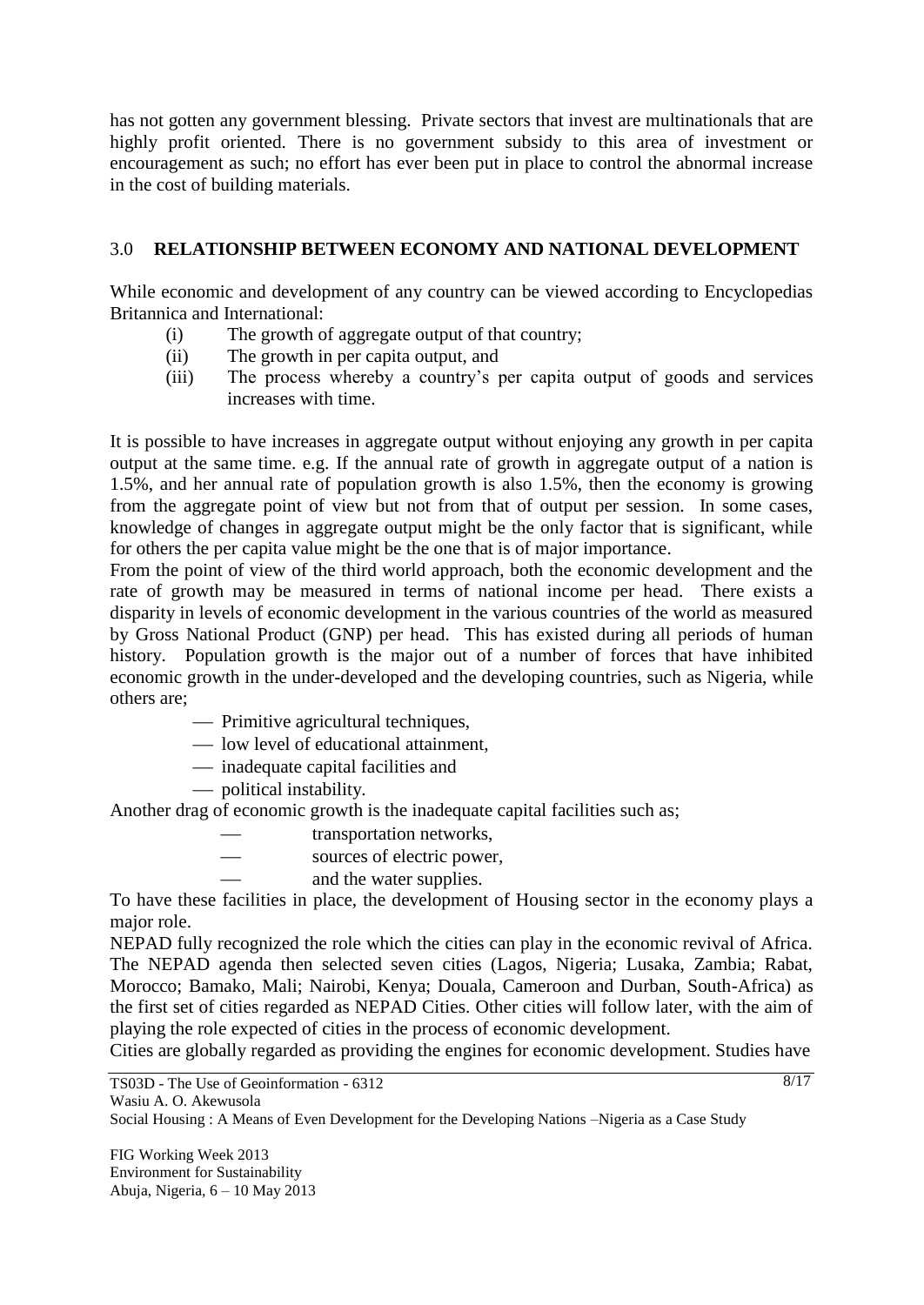shown that high correlation exists between the level of urbanization and that of economic development, irrespective of the indicator used. This means that urbanization is good for economic development.

### 3.1 **What Is Urbanization?**

According to *Wikipedia Internet Dictionary; "*Urbanization is considered by the United Nations to be the movement of people from rural to urban areas. The 2005 Revision of the UN World Urbanization Prospects report described the 20th century as witnessing "the rapid urbanization of the world's population", as the global proportion of urban population rose dramatically from 13% (220 million) in 1900, to 29% (732 million) in 1950, to 49% (3.2 billion) in 2005. The same report projected that the figure is likely to rise to 60% (4.9 billion) by 2030. The [United States](http://en.wikipedia.org/wiki/United_States) exemplifies this trend of urban migration, as urbanization increased at a steady pace over the twentieth century." See figure 1 below.

"Urbanization rates vary across the world. The [United States](http://en.wikipedia.org/wiki/United_States) and [United Kingdom](http://en.wikipedia.org/wiki/United_Kingdom) have a far higher urbanization level than [China,](http://en.wikipedia.org/wiki/China) [India,](http://en.wikipedia.org/wiki/India) [Swaziland](http://en.wikipedia.org/wiki/Swaziland) or [Niger,](http://en.wikipedia.org/wiki/Niger) but a far slower annual urbanization rate, since much less of the population is living in a rural area. The immaculate urbanization of [Mexico City](http://en.wikipedia.org/wiki/Mexico_City) has invoked environmental reforms to improve the status of its surrounding troposphere and ecology. "Urbanization in the United States never reached the Rocky Mountains in locations such as [Jackson Hole, Wyoming,](http://en.wikipedia.org/wiki/Jackson_Hole,_Wyoming) [Telluride, Colorado,](http://en.wikipedia.org/wiki/Telluride,_Colorado) [Taos,](http://en.wikipedia.org/wiki/Taos,_New_Mexico)  [New Mexico,](http://en.wikipedia.org/wiki/Taos,_New_Mexico) [Douglas County, Colorado](http://en.wikipedia.org/wiki/Douglas_County,_Colorado) and [Aspen, Colorado.](http://en.wikipedia.org/wiki/Aspen,_Colorado)

The state of <u>Vermont</u> has also been affected, as has the coast of [Florida,](http://en.wikipedia.org/wiki/Florida) the [Birmingham-](http://en.wikipedia.org/wiki/Birmingham,_Alabama)[Jefferson County, AL](http://en.wikipedia.org/wiki/Jefferson_County,_AL) area, the [Pacific Northwest](http://en.wikipedia.org/wiki/Pacific_Northwest) and the barrier islands of [North Carolina.](http://en.wikipedia.org/wiki/North_Carolina) In the [United Kingdom,](http://en.wikipedia.org/wiki/United_Kingdom) two major examples of new urbanization can be seen in [Swindon,](http://en.wikipedia.org/wiki/Swindon) [Wiltshire](http://en.wikipedia.org/wiki/Wiltshire) and [Milton Keynes,](http://en.wikipedia.org/wiki/Milton_Keynes) [Buckinghamshire.](http://en.wikipedia.org/wiki/Buckinghamshire) These two towns show some of the quickest growth rates in Europe.

According to the [UN-HABITAT](http://en.wikipedia.org/wiki/UN-HABITAT) 2008 Annual Report, sometime in the middle of 2007, the majority of people worldwide started living in towns or cities, for the first time in history; see figure 1 below; this is referred to as the arrival of the "Urban Millennium".

In regard to future trends, it is estimated that 93% of urban growth will occur in [Asia](http://en.wikipedia.org/wiki/Asia) and [Africa,](http://en.wikipedia.org/wiki/Africa) and to a lesser extent in [Latin America](http://en.wikipedia.org/wiki/Latin_America) and the [Caribbean.](http://en.wikipedia.org/wiki/Caribbean) By 2050 over 6 billion people, two thirds of humanity, will be living in towns and cities.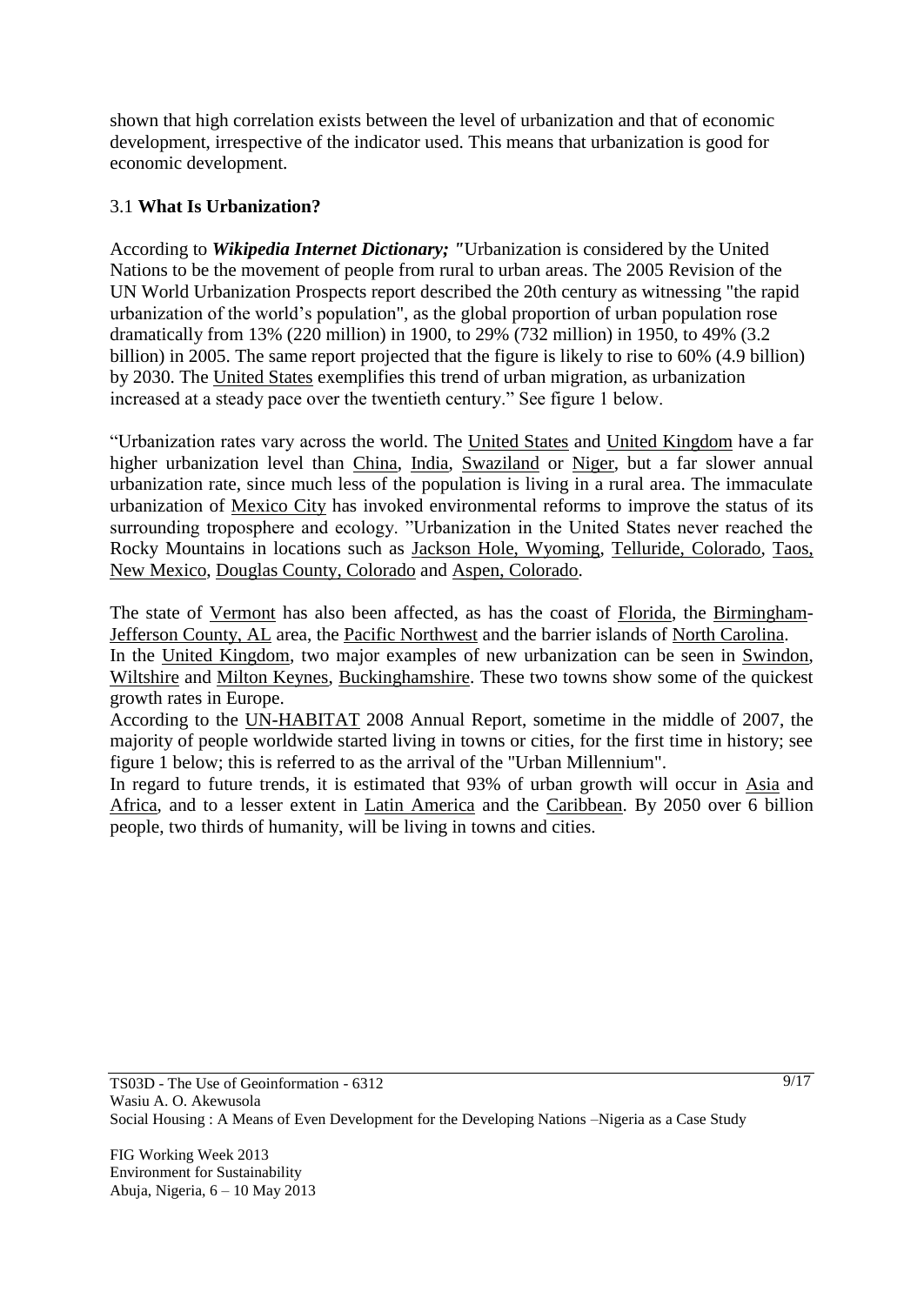

Figure 1: The Urban and Rural Population of the World (1950-2030), Source: [www.wikipedia.org](http://www.wikipedia.org/)

### 3.1.1 Economic Effect of Urbanization

Research in [urban ecology](http://en.wikipedia.org/wiki/Urban_ecology) finds that larger cities provide more specialized goods and services to the local market and surrounding areas, function as a transportation and wholesale hub for smaller places, and accumulate more capital, financial service provision, and an educated labour force, as well as often concentrating administrative functions for the area in which they lie. This relation among places of different sizes is called the [urban hierarchy.](http://en.wikipedia.org/wiki/Urban_hierarchy) As cities develop, effects can include a dramatic increase in costs, often pricing the local [working class](http://en.wikipedia.org/wiki/Working_class) out of the market, including such functionaries as employees of the local municipalities. For example, Eric Hobsbawm, 1962, stated that "Urban development in our period [1789–1848] was a gigantic process of class segregation, which pushed the new labouring poor into great morasses of misery outside the centres of government and business and the newly specialised residential areas of the bourgeoisie. The almost universal European division into a 'good' west end and a 'poor' east end of large cities developed in this period." This is likely due to the prevailing south-west wind which carries coal smoke and other airborne pollutants downwind, making the western edges of towns preferable to the eastern ones. Urbanization is often viewed as a negative trend, but in fact, it occurs naturally from individual and corporate efforts to reduce expense in commuting and transportation while improving opportunities for jobs, education, housing, and transportation. Living in cities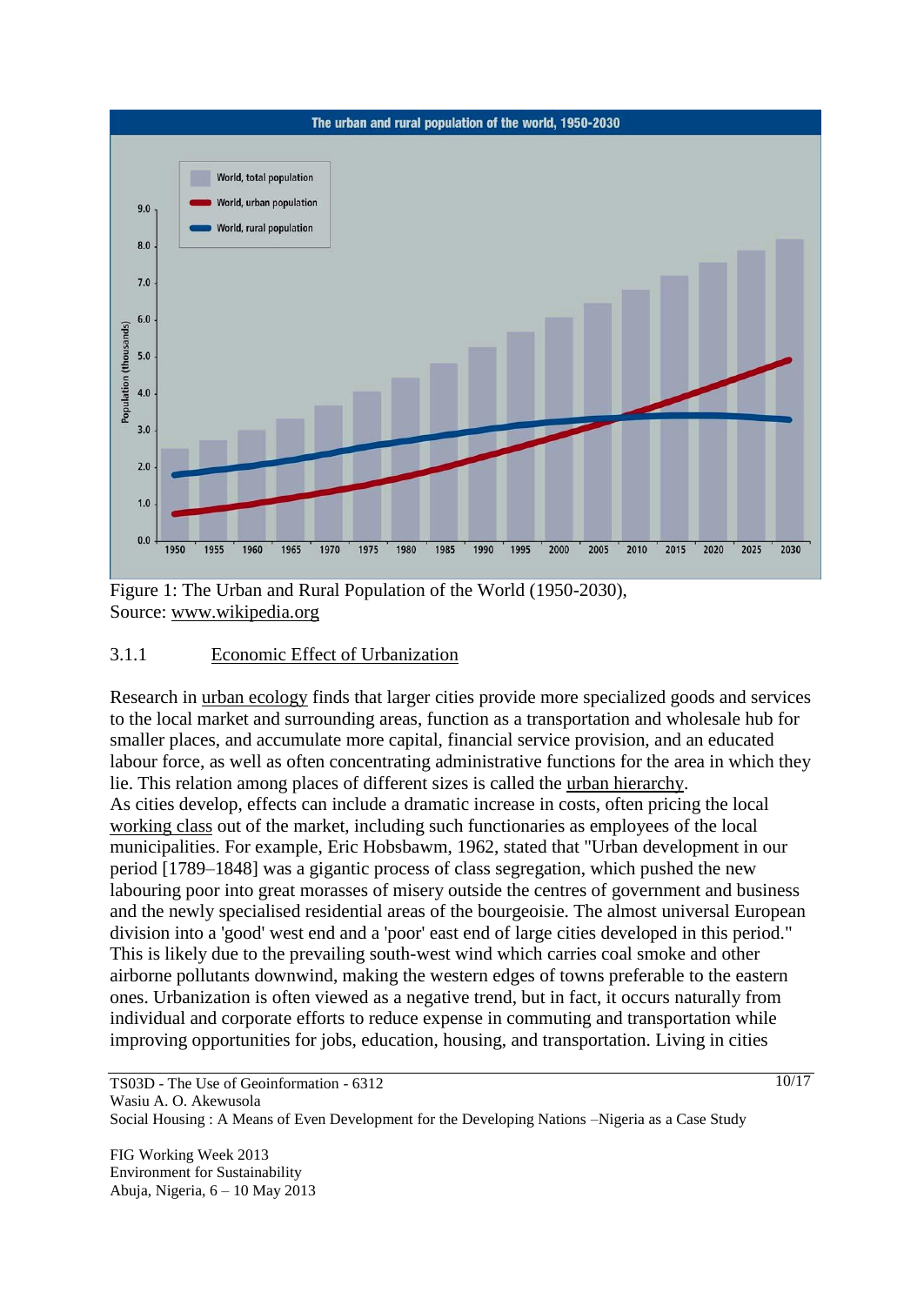permits individuals and families to take advantage of the opportunities of proximity, diversity, and marketplace competition.

# **3.2 Planning For Urbanization**

Urbanization can be planned urbanization or organic. Planned urbanization, i.e.: [new town](http://en.wikipedia.org/wiki/New_town) or the [garden city movement,](http://en.wikipedia.org/wiki/Garden_city_movement) is based on an advance plan, which can be prepared for military, aesthetic, economic or [urban design](http://en.wikipedia.org/wiki/Urban_design) reasons. Unplanned (organic) cities are the oldest form. Examples can be seen in many ancient cities; although with exploration came the collision of nations, which meant that many invaded cities took on the desired planned characteristics of their occupiers. Many ancient organic cities experienced redevelopment for military and economic purposes, new roads carved through the cities, and new parcels of land were cordoned off serving various planned purposes giving cities distinctive geometric UN agencies prefer to see [urban infrastructure](http://en.wikipedia.org/wiki/Infrastructure) installed before urbanization occurs.



Figure 2: The construction of [new towns](http://en.wikipedia.org/wiki/New_town) by the [Housing Development Board](http://en.wikipedia.org/wiki/Housing_Development_Board) of [Singapore,](http://en.wikipedia.org/wiki/Singapore) is an example of planned urbanization

[Landscape planners](http://en.wikipedia.org/wiki/Landscape_planning) are responsible for landscape infrastructure [\(public parks,](http://en.wikipedia.org/wiki/Public_park) [sustainable](http://en.wikipedia.org/wiki/Sustainable_urban_drainage_systems)  [urban drainage systems,](http://en.wikipedia.org/wiki/Sustainable_urban_drainage_systems) [greenways](http://en.wikipedia.org/wiki/Greenways) etc) which can be planned before urbanization takes place, or afterward to revitalized an area and create greater [livability](http://en.wikipedia.org/wiki/Livability) within a region. Government used these types of urbanization to provide Mass Housing through Social Housing Scheme.

The Government of Nigeria used the Social Housing to open up some cities in the  $2<sup>nd</sup>$ republic. This was manifested in Lagos State where new towns such as Abesan in Ipaja, Amuwo-Odofin in Mile2, Oke-Afa in Isolo, and the likes were developed and these are big urban settlements now.

TS03D - The Use of Geoinformation - 6312 Wasiu A. O. Akewusola Social Housing : A Means of Even Development for the Developing Nations –Nigeria as a Case Study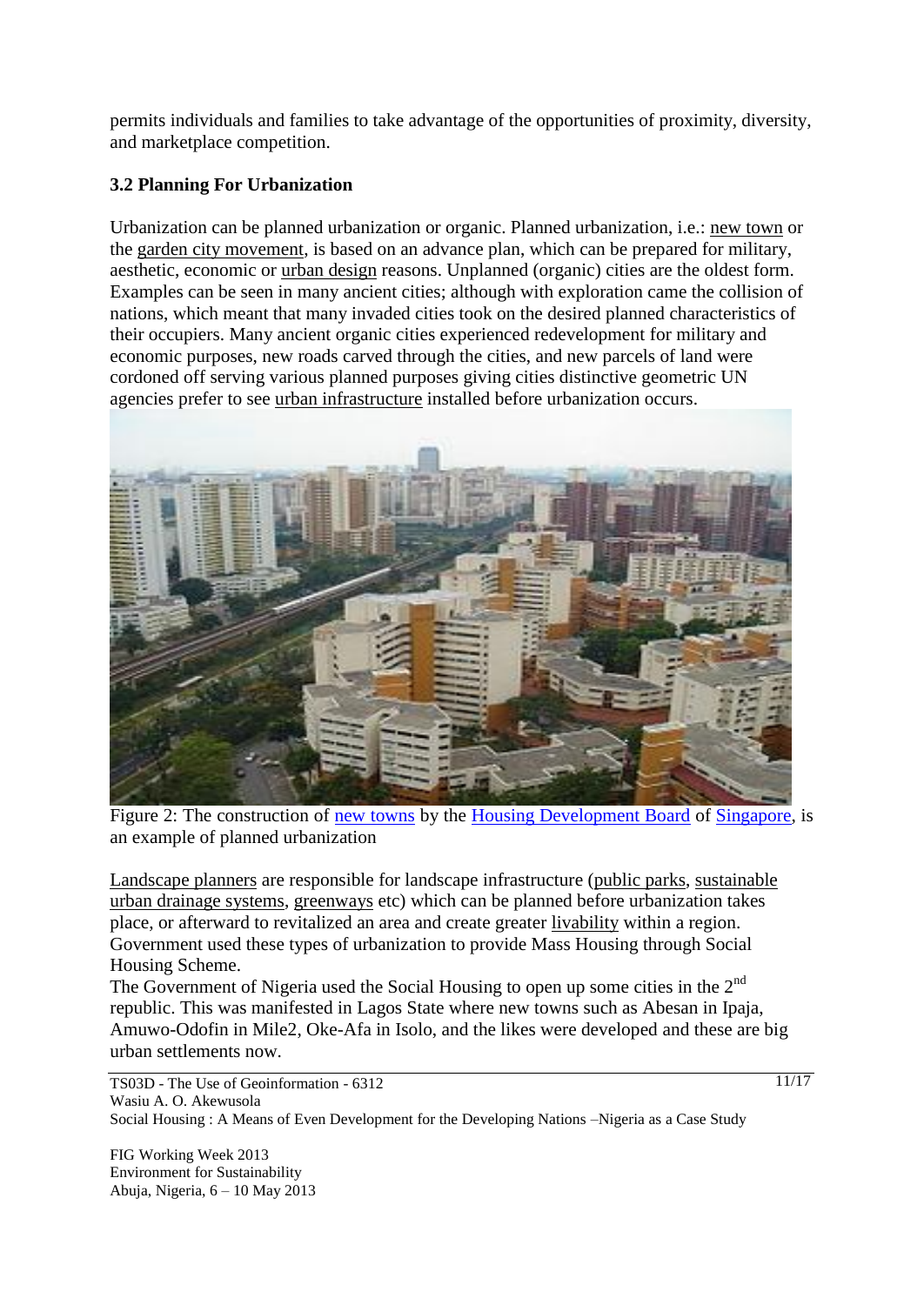### 4.0 **SOCIAL HOUSING AND URBAN DEVELOPMENT IN NIGERIA**

Development of Housing sector alone is a catalyst in the national development. Goal 7 Target 11 of the Millennium Development Goals (MDGs) is to reduce poverty housing through slum eradication. In 2012, the Ministry of Land*s*, Housing and Urban Development was allocated a N24.9 billion amounting to 3% of the national budget. However, more than 60% is for recurring expenditure. Nigeria's 20-20-20 development strategy includes a vision to build 10,398,650 housing units between 2012 and 2020. Up till moment, no concrete effort has been made to realize the goal.

The 73 cities in table1 could be used by the three tiers of governments to establish the social housing through direct execution and/or Public-Private-Partnership. This will reduce the burdens of the few urban centres in the country and will create mass employment in all these 73 cities. The Socio-Economic effect of this will go a very long way. Not only will the people in the construction industry feel the impact but the whole of the economy.

The idea of creating, recreating and renaming **Ministry in charge of Housing by each of the various Governments** is not only to provide Housing for the citizenry, but to trigger up the national economy and development around the country. Provision of Housing to citizens creates employment and develops the economic activities of the area where it is situated. The only way that mass housing development can be achieved in the Developing Nations is through Social Housing Scheme. There are also various Ministries that will have to work round the clock to compliment the effort of any Ministry that is saddles with the responsibility of providing Housing and Urban Development. These are:

### **4.1 Ministry of Science & Technology**:

To achieve mass production of houses within a short period especially around the rural areas, there should be a research into the production of the existing materials and equipments e.g. the block molding machines that has been producing 500 blocks per day could be made to produce about 6,000 per day with little or no extra energy.

The development of precast concrete elements has to be developed so that components will be available in large quantities and the assemblage will be carried out in a short period.

The research in the usage of local materials to enhance the economic development will have to be given a priority. The idea of looking outwards for all building materials has to be discarded. The production of most building materials should be done locally, those that are already done be improved upon, so as to produce them in large quantities. This will improve the economy and more employment opportunity will be created.

#### **4.2 Ministry of Works**

Development of mass Housing in the rural areas will have to go along with the provisions of infrastructure. There should be a lot of site and services plots for allocation in the rural areas which this Ministry must have serviced. These are road networks, bridges, electricity, portable water supply, parks and the like so as not to overstretch the existing ones in the urban centres (if ever they exist). This ministry will have to execute all these infrastructural facilities to

TS03D - The Use of Geoinformation - 6312 Wasiu A. O. Akewusola Social Housing : A Means of Even Development for the Developing Nations –Nigeria as a Case Study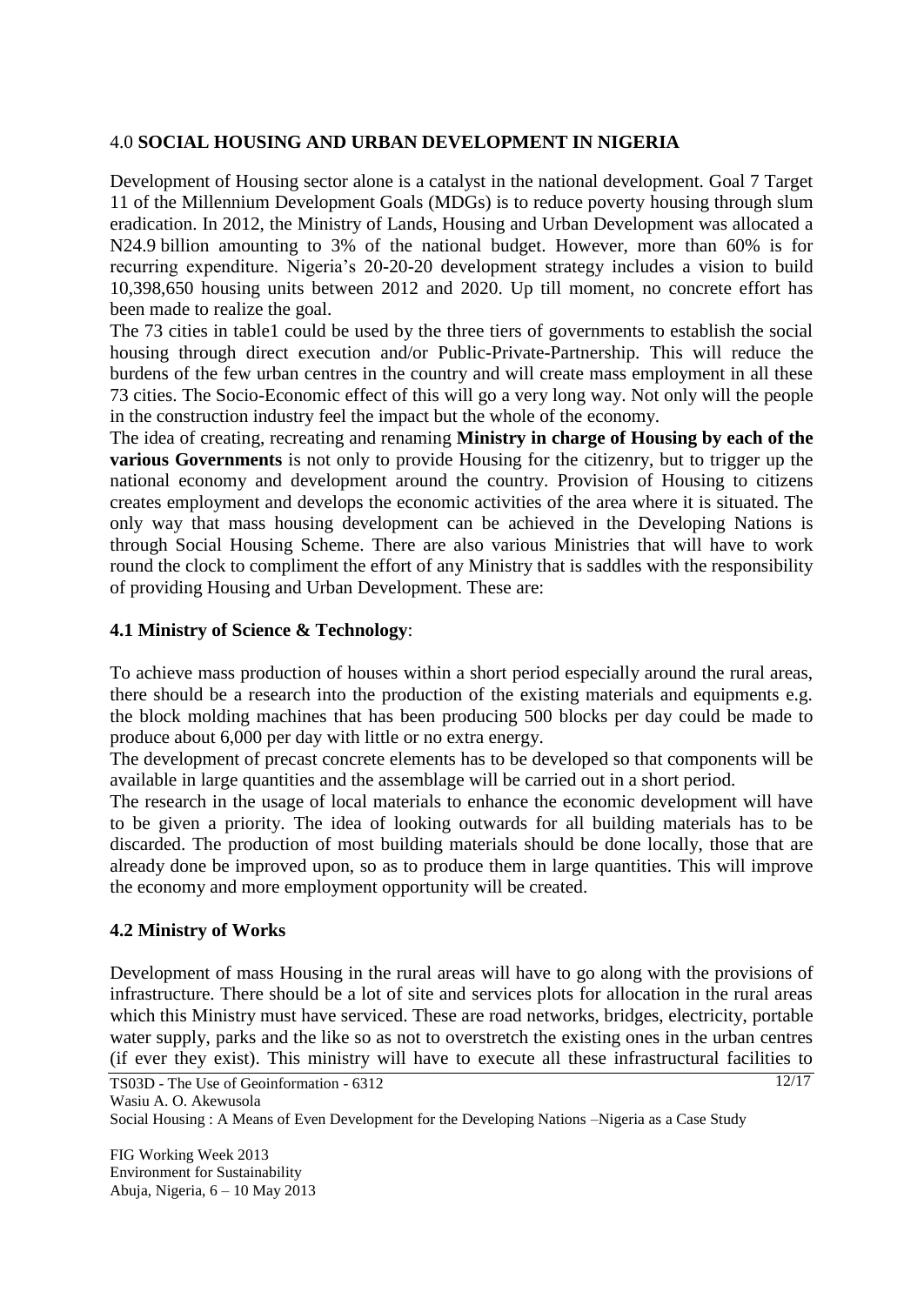compliment the production of mass houses to be provided through this Ministry of Housing.

### **4.3 Ministry of Education**

Establishment of more schools at every level is imperative in the rural areas where development of housing is springing up. Ministry of Education will have to establish more schools to accommodate the new development. With the establishment of more schools, the number of enrolment will increase thereby solving the problem of low intake in schools in the rural areas.

### **4.4 Ministry of Sports**

The establishment of recreational facilities such as playgrounds or mini-stadia as the case may be in the rural areas should be an automatic assignment for this ministry, as an idle hand is a devil's workshop. Sports are now used for socio-economic development globally. Nigeria should be part of this development.

## **4.5 Ministry of Economic Planning**

The establishment of statistical data of the units of housing to be provided to project the new population of the new developing areas where ministry of housing will be developing is of utmost importance. This will guide in the preparation of budget for the Ministry so as to accomplish the required goals and also to redistribute wealth in favour of such areas.

One of the impediments that can affect the Ministry of Housing from performing is the financial drought. Housing delivery is a huge capital business. So adequate funding through national budget is very important.

### **4.6 Ministry of Finance/ Central Bank Of Nigeria (CBN)**

If a mass housing delivery is to be meaningful in the Rural Areas, an established financial assistance has to be provided which the general populace can have access to. A special mortgage arrangement is very importance at this point. CBN will have to redirect the focus of the existing mortgage banks. Also special fund is to be provided without any bottleneck that exists in case of National Housing fund. Tax relief for the major manufacturers involving in the mass production of Housing is very important. This is part of the social outlook of the Mass Housing delivery.

### **4.7 Ministry of Labour**

Ministry of Labour will have to be strengthened the more if Ministry of Housing and Urban Development is to achieve the production of mass housing throughout the federation. The number of skilled labour that exists in the construction industry is far below the total housing units that are expected to be producing in the country. This is one of the problems facing the mass production of houses in urban centers especially in Lagos and Abuja. This has increased

FIG Working Week 2013 Environment for Sustainability Abuja, Nigeria, 6 – 10 May 2013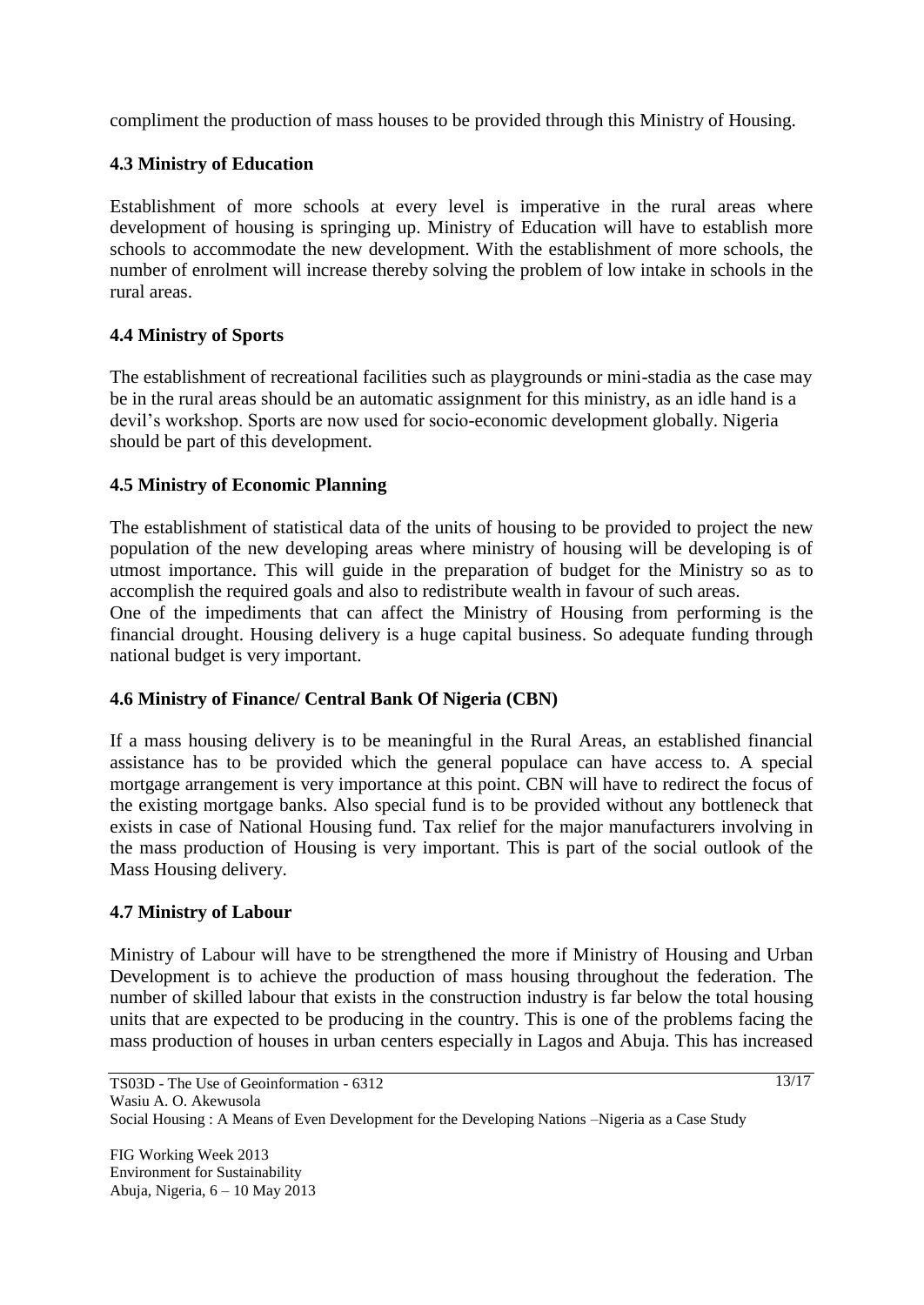the cost of skilled labour beyond any allowable budget.

The training and development of skilled labour in the construction industry should be seriously looked into. The establishment of training centres and other skilled acquisition centres should be addressed.

There are many more various government agencies and institutions formal and informal, private and public establishment that are involved in mass housing delivery. This process is a chain reaction and the result is the upgrading and/or the provision of the basic facilities which develop the nation socially and economically.

### **5. CONCLUSION/RECOMMENDATION**

Developing countries like Nigeria do not exploit the possibilities of developing their cities evenly whereby solving their Rural-Urban Migration problem through Housing Development. Social Housing Development could be used as a vehicle to alleviate the Rural-Urban Migration problems and to develop the uneven development that exists in the developing nations like Nigeria so as to reduce unemployment rates only if:

### **5.1 Provision of Housing is Regarded as Social Services**

There is need for provision of quality housing for the citizenry to be seen as part of social service rather than a profit-generating venture. The different tiers of government should provide the required subsidy to ensure that every Nigerians have access to quality houses not only in the Urban Centres, but also in the Rural Areas. The 73 cities in the Table1 should be strengthened through Social Mass Housing Development to create wealth through the employment opportunities of this medium tagged "Social Housing Scheme".

### **5.2 Rural Development is Not Neglected**

Rural housing with adequate infrastructure should be developed to reduce urban migration, which in turn exerts enormous pressure on the inadequate facilities in the urban areas. The various rural development programmes of the different tiers of government should be coordinated and invigorated with providing essential services; facilities and infrastructures for the rural folks to dissuade them from believing that good things of life abound only in the cities. This will slow down and eventually reduce drastically the high rate of Rural-Urban migration as such, reducing present pressures on the urban centers.'

### **5.3 Housing Finance is Redefined**

There should be a difference between housing finance and business finance. Financing housing project is a long term affair. This is supposed to be on a single digit interest rate. Easy access to funds for financing both public and private mass housing projects is necessary in view of the capital-intensive nature of housing projects. There is a need for necessary legislation to enable all tiers of government and private developers to access low-interest loans for execution of housing projects.

TS03D - The Use of Geoinformation - 6312 Wasiu A. O. Akewusola Social Housing : A Means of Even Development for the Developing Nations –Nigeria as a Case Study

FIG Working Week 2013 Environment for Sustainability Abuja, Nigeria, 6 – 10 May 2013  $\frac{14}{17}$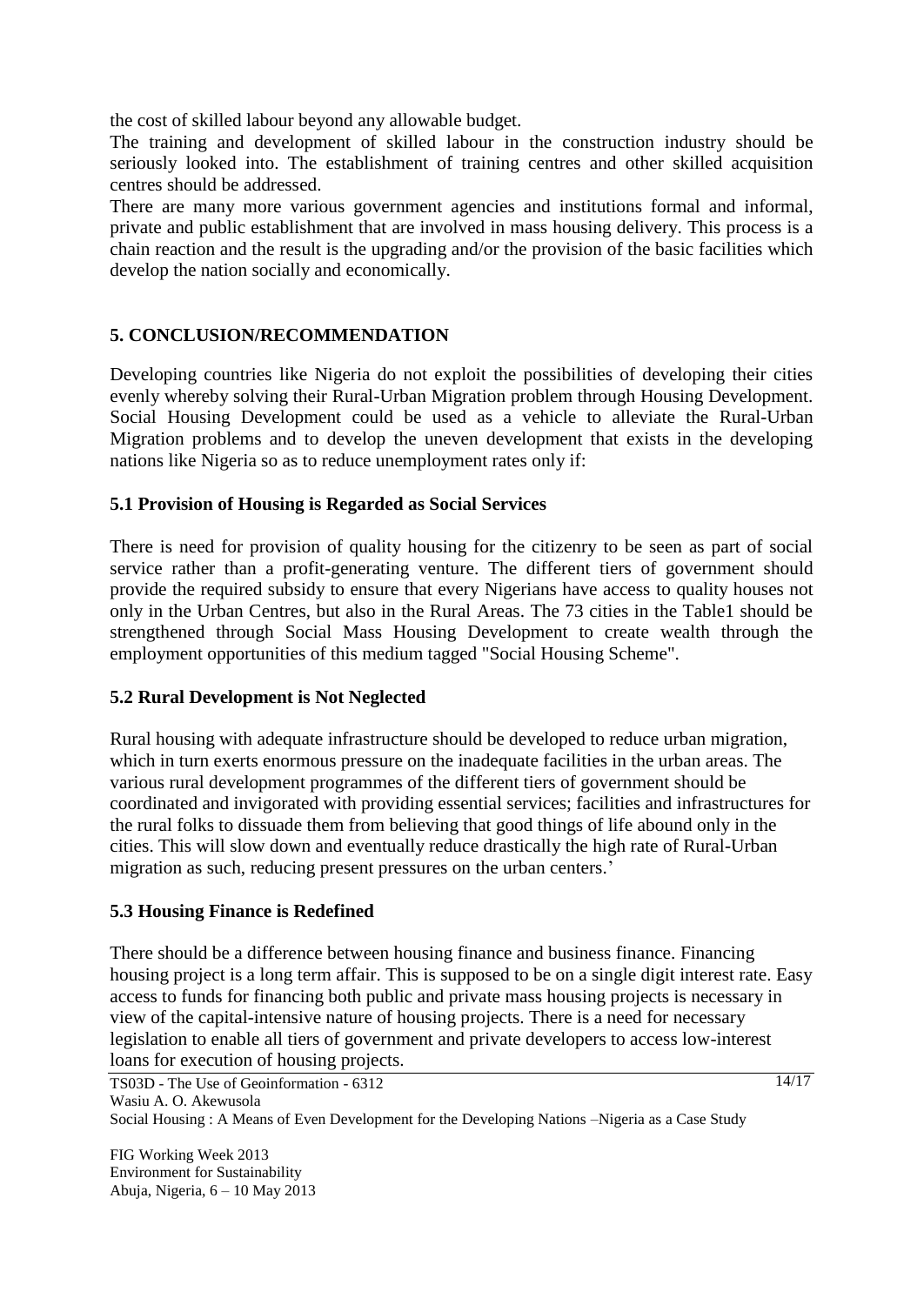#### 5.3.1 The insurance, banking and other financial sector

This sector of the economy should be encouraged to make a substantial level of investment in the housing sector as follows:

- The Insurance Companies with long term savings in form of endowment or annuity can do much on housing finance on a long term basis;
- Pension Fund Managers can be legislated to invest more percentage of the long term fund in their custody on the housing providers than what we have now;
- Decentralization of Activities of NHF: NHF could be decentralized just like the pension fund to be managed by the primary mortgage banks. This will solve the problem of bottleneck that is being faced at the FMBN. The primary mortgage banks will be receiving and managing it for all the subscribers;
- Government Incentives on Housing Funds: The financial institution involved in housing delivery should be well funded and encouraged to perform better. For instance, investors in precast slab elements could be given tax relief and other incentives to encourage them. Access to loan should also be made easy since the land and the building under construction are enough collateral for the loan.
- Housing Infrastructure to be funded By Government: Government to provide infrastructure to the private estates especially in the developing or less developed areas. This will reduce cost of housing units which each of the developers are selling now. The cost of infrastructure alone is more than 40% of the cost of housing.
- Job Creation Potentials is reinvigorate: The training of artisans and craftsmen should be well organized to make the production of mass housing possible. This will increase the on-going scarcity of skilled labour in the industry and create wealth for both individual and the nation as a whole.

#### **REFERENCES**

- Akewusola, W. A. (2008) Housing As a Vehicle to Alleviate Socio-Economic Problems in order to Achieve Millennium Development Goals: Paper Presented at the 23<sup>rd</sup> Biennial Conference of the Nigerian Institute of Quantity Surveyors, Kaduna-Nigeria  *5-8 November 2008*.
- Akewusola, W. A. (2006) Solving Housing Problems in a Developing Economy: Case Study of Nigeria Housing Policies. Paper Presented at the 5<sup>th</sup> International Conference on Housing; *Shelter Africa 2006: Organized by Association of Housing Corporations of Nigeria:* March 13-17 2006
- Akewusola, W. A. (2005) Housing for all by the Year 2015- A Realistic Point of View: A published article in the quarterly journal of the Nigerian Institute of Quantity Surveyors, *The Quantity Surveyors*, vol. 52, July-September 2005.

CIA World factbook

Encyclopedia Britannica, (1973) William Benton Publication Chicago, Vol. 7 Encyclopedia International, Lexicon Publication, 1978 Vol. 6 Hobsbawm Eric (2005): *The age of the revolution: 1789–1848* (published 1962 and 2005)

TS03D - The Use of Geoinformation - 6312 Wasiu A. O. Akewusola Social Housing : A Means of Even Development for the Developing Nations –Nigeria as a Case Study

FIG Working Week 2013 Environment for Sustainability Abuja, Nigeria, 6 – 10 May 2013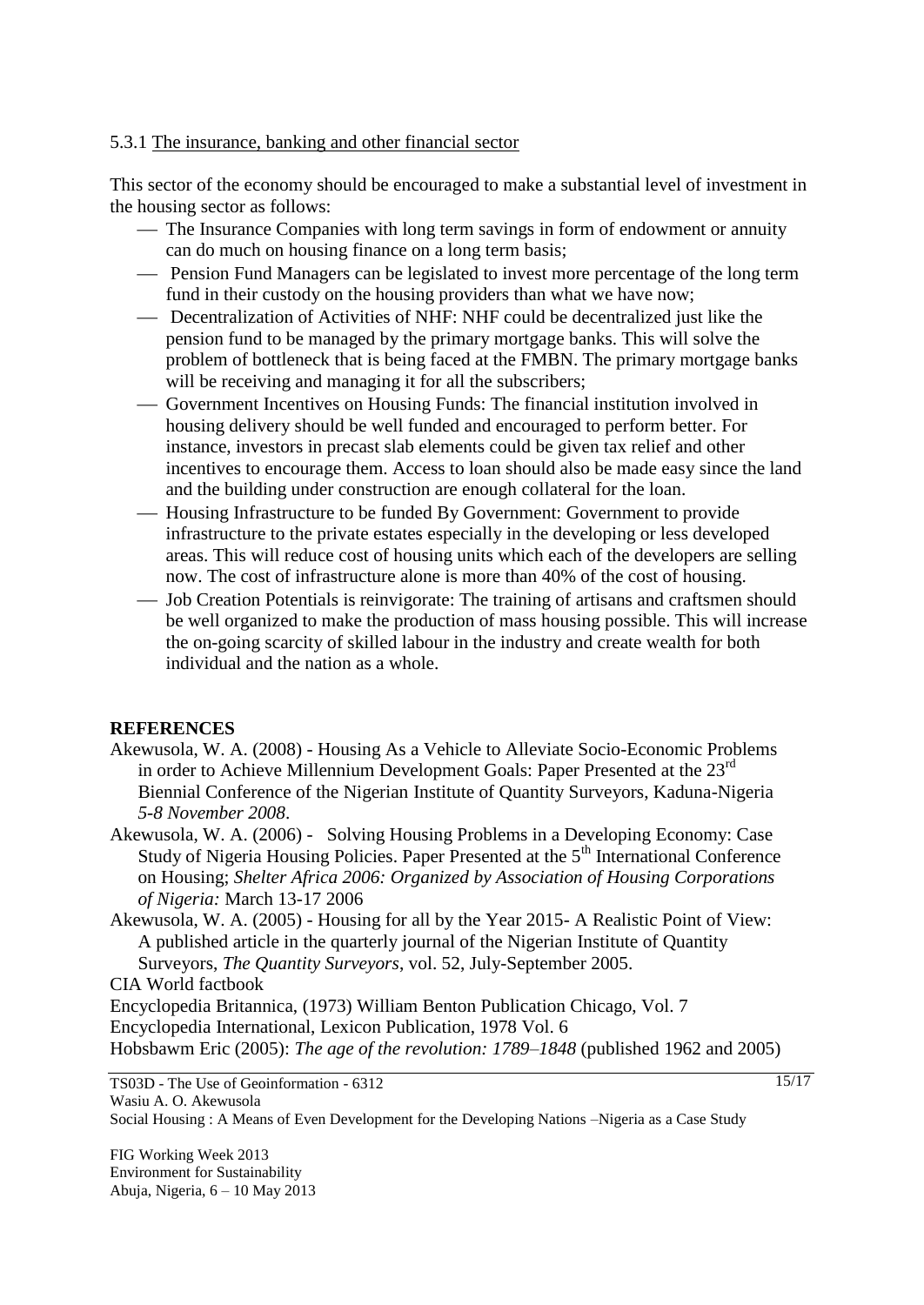Housing Finance Yearbook (2012), Nigeria.

National Bureau of Statistics (NBS)(2011): Nigerian unemployment report 2011

National Housing Policy – Federal Ministry of Housing & Environment (Federal Government Publication, Lagos 1980).

National Housing Policy – Federal Ministry of Works & Housing (Federal Government Publication, Lagos 1991).

Oktay Ural (1980) – Construction of Lower Cost Housing, (John Wiley & Sons, New York).

State of Lagos Megacity and Other Nigerian Cities. Ministry of Economic Planning & Budget, Lagos State; Report 2004.

United Nations, Department of Economic and Social Affairs, Population Division (2012) [UN-HABITAT](http://en.wikipedia.org/wiki/UN-HABITAT) 2008 Annual Report,

[www.housingfinanceafrica.org](http://www.housingfinanceafrica.org/) [www.nepad.org](http://www.nepad.org/)

[www.unhabitat.org](http://www.unhabitat.org/)

[www.un.org/millenniumgoals](http://www.un.org/millenniumgoals)

[www.onlinenigeria.com](http://www.onlinenigeria.com/) 

[www.wikipedia.org](http://www.wikipedia.org/)

## **BIOGRAPHICAL NOTES**

Mr. Wasiu Adedamola Olasunkanmi Akewusola, FNIQS was born to the family of Alhaji Hamzah Sadiq & Alhaja Rianat Abebi Akewusola, both of blessed memory on Friday 22<sup>nd</sup> June 1962 at Odi-Olowo, Mushin Lagos State Nigeria.

A graduate of the University of Ife (now Obafemi Awolowo University) (1982-1987) where he bagged B.Sc. (Hons.) Quantity Surveying in August 1987. He later went to the University of Lagos 1999/2000 session for M.Sc.Building where he specialized in Construction Management in 2000.

### **Professional qualifications:**

He had his full professional membership of the Nigerian Institute of Quantity Surveyors in 1991 after waiting for the mandatory 3 years post-graduateship qualification; he passed the professional examination in the year 1990. He was then fully registered with the Quantity Surveyors Registration Board of Nigeria in 1991 and was elected as a fellow of NIQS in November 2007.

### **His Working Career and Positions of Professional Responsibilities:**

- 1 He works with the Lagos State Development and Property Corporation from 1991 till date where he is the Management Staff and the Head of Quantity Surveying Division.
- 2 Secretary, Nigerian Institute of Quantity Surveyors, Lagos State chapter (2001- 2005)
- 3 Chairman, Nigerian Institute of Quantity Surveyors, Lagos State chapter (2006- 2008)
- 4 National Treasurer, Nigerian Institute of Quantity Surveyors, (2008-2010Council)
- 5 Treasurer, Association of Professional Bodies, Nigeria, Lagos Chapter.(2009- 2011)

TS03D - The Use of Geoinformation - 6312 Wasiu A. O. Akewusola Social Housing : A Means of Even Development for the Developing Nations –Nigeria as a Case Study